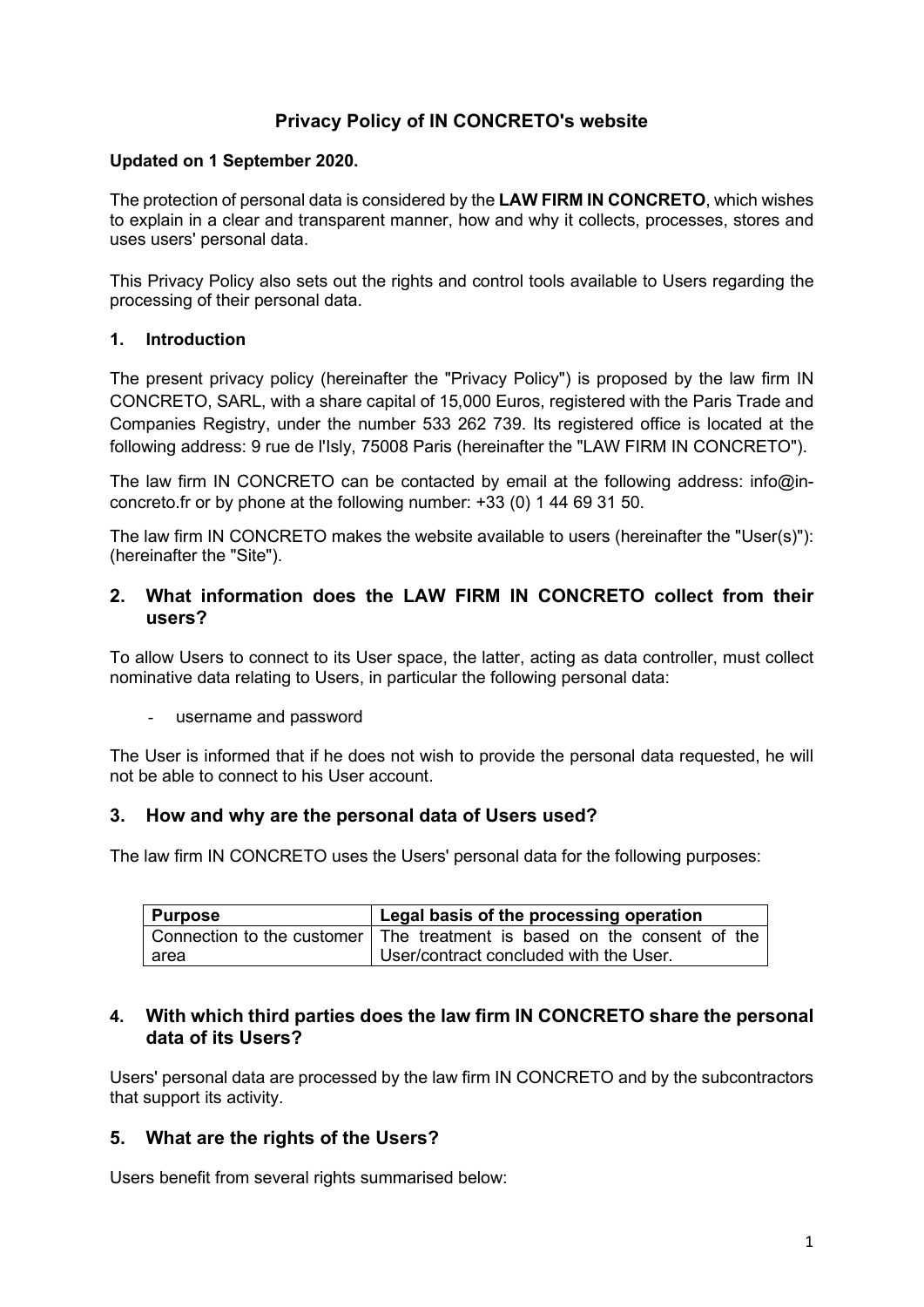• **Right of access:** the right to be informed and to request access to the personal data processed by IN CONCRETO**;**

**Right of rectification**: the right to ask IN CONCRETO to modify or update personal data when they are inaccurate or incomplete.

**Right of deletion**: the right to ask IN CONCRETO Law Firm to definitively delete personal data**;**

**Right of limitation:** the right to ask IN CONCRETO to temporarily stop the processing of all or part of the personal data**;**

• **Right of opposition:**

 $\circ$  the right to refuse at any time the processing of personal data;

 $\circ$  the right to refuse the processing of personal data for marketing purposes.

• **Right to withdraw consent:** the right to withdraw consent to the processing of personal data at any time, by means of a simple procedure equivalent to that used to obtain the User's consent;

• **Right to data portability:** the right to request a copy of personal data in electronic format and the right to request the transmission of such personal data for use by a third party service;

• **Right to give post-mortem instructions:** the User may give IN CONCRETO Law Firm instructions relating to the storage, deletion and communication of his personal data after his death. In the absence of such directives, IN CONCRETO Law Firm will grant the requests of the heirs as restrictively set out in article 40-1, III of the French Data Protection Act (Loi Informatique et Libertés).

# **6. How can the User exercise his/her rights?**

To exercise the rights stated above and for any questions relating to the processing of personal data, the User may contact the Data Protection Officer of the law firm IN CONCRETO at the following email address: rgpd@in-concreto.fr or by mail at the address of the registered office of the law firm IN CONCRETO.

In order for the law firm IN CONCRETO to process the request as quickly as possible, the User must indicate in his request its purpose and the context in which his personal data have been collected by the law firm IN CONCRETO. He will also have to provide a copy of both sides of his identity card.

## **7. How does the law firm IN CONCRETO secure the personal data of Users?**

The law firm IN CONCRETO ensures the security of Users' personal data by implementing the appropriate technical and organisational measures in order to guarantee a level of security adapted to the risk, such as pseudonymisation and encryption of Users' personal data, any means to guarantee the constant confidentiality, integrity, availability and resilience of the processing systems and services, any means to restore the availability and access to Users' personal data, as well as a procedure to regularly test, analyse and evaluate the effectiveness of the technical and organisational measures implemented.

# **8. How long do we keep the Users' personal data?**

Users' personal data are kept only for the time necessary to achieve the purpose for which the law firm IN CONCRETO holds such data, to meet the needs of Users or to fulfil its legal obligations.

In order to establish the length of time personal data is kept, the law firm IN CONCRETO applies the following criteria: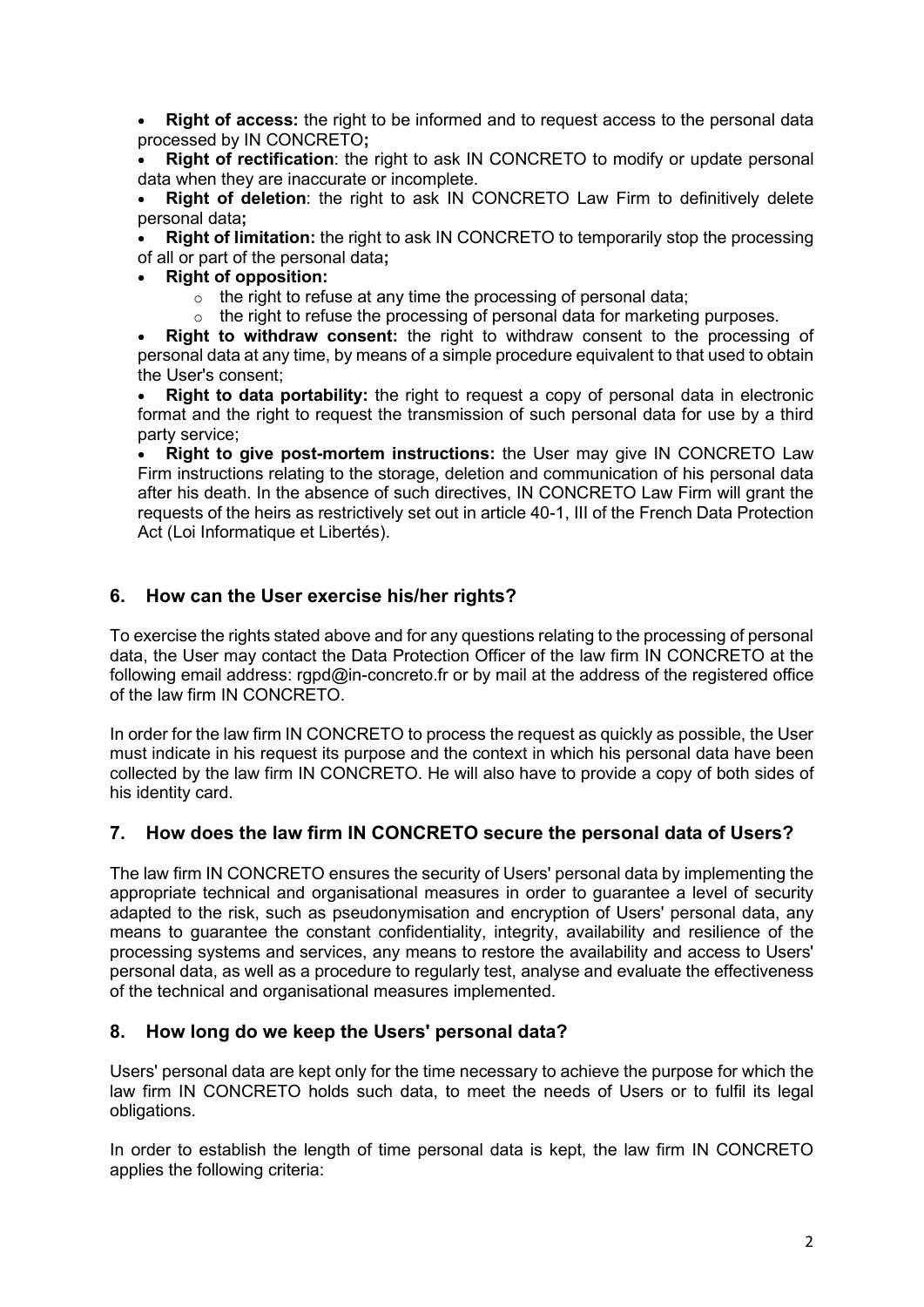- if the User makes a request to IN CONCRETO, the personal data will be kept for the time necessary to process the request;
- The law firm IN CONCRETO may keep Users' data for a period of three years for commercial prospecting purposes.
- The data relating to the processing of an application is kept for two years after receipt of the candidate's file in the case of non-selection or until the final closure of the file in the case of collaboration.

At the end of the periods mentioned above, the personal data will be deleted or IN CONCRETO will proceed to their anonymisation.

## **9. Links on the law firm IN CONCRETO's website to third party sites**

In order to improve the quality of the website, the law firm IN CONCRETO may include on the website links to third party websites. These websites have a different and independent privacy policy from that of the law firm IN CONCRETO. The User is invited to consult the privacy policy of the third party websites he visits.

## **10. The User's right to make a claim to the CNIL (French Data Protection Authority)**

In the event of a complaint, Users may contact the CNIL, which is the competent authority for the protection of personal data, whose contact details are as follows: 3 Place de Fontenoy, 75007 Paris, telephone: 01 53 73 22 22.

## **11. What are the cookies/tracers used by the law firm IN CONCRETO on the Website and how to oppose them?**

"Cookies" are small data files generally consisting of letters and numbers sent from the website's server to the cookie file of the browser on the hard disk of the visitor's computer. This operation enables the website to recognise a visitor's devices as soon as a connection is established between the server and the browser. The main purpose of a cookie is to enable the law firm IN CONCRETO's server to adapt the content of the web pages to the personal preferences of visitors, in order to personalise their visit to the website.

In accordance with the Decision of the Council of State rendered on 19 June 2020 and Deliberation No. 2019-093 of 4 July 2019 adopting guidelines relating to the application of Article 82 of the Law of 6 January 1978 as amended to reading and writing operations in a user's terminal (in particular cookies and other tracers), IN CONCRETO informs Users that Google Analytics tracers are used. **Cookies are stored for a maximum period of 13 months.**

At the first connection/at each connection to the website, an alert message informs the User of the use of the trackers and invites him/her to accept the use of these trackers.

The alert message includes:

- the identity of the RGPD controller(s):
- the precise purposes of the tracers used;
- the possibility of withdrawing consent at any time.

To guarantee the free, informed and unequivocal consent of the User, the banner will not disappear as long as he or she has not continued browsing.